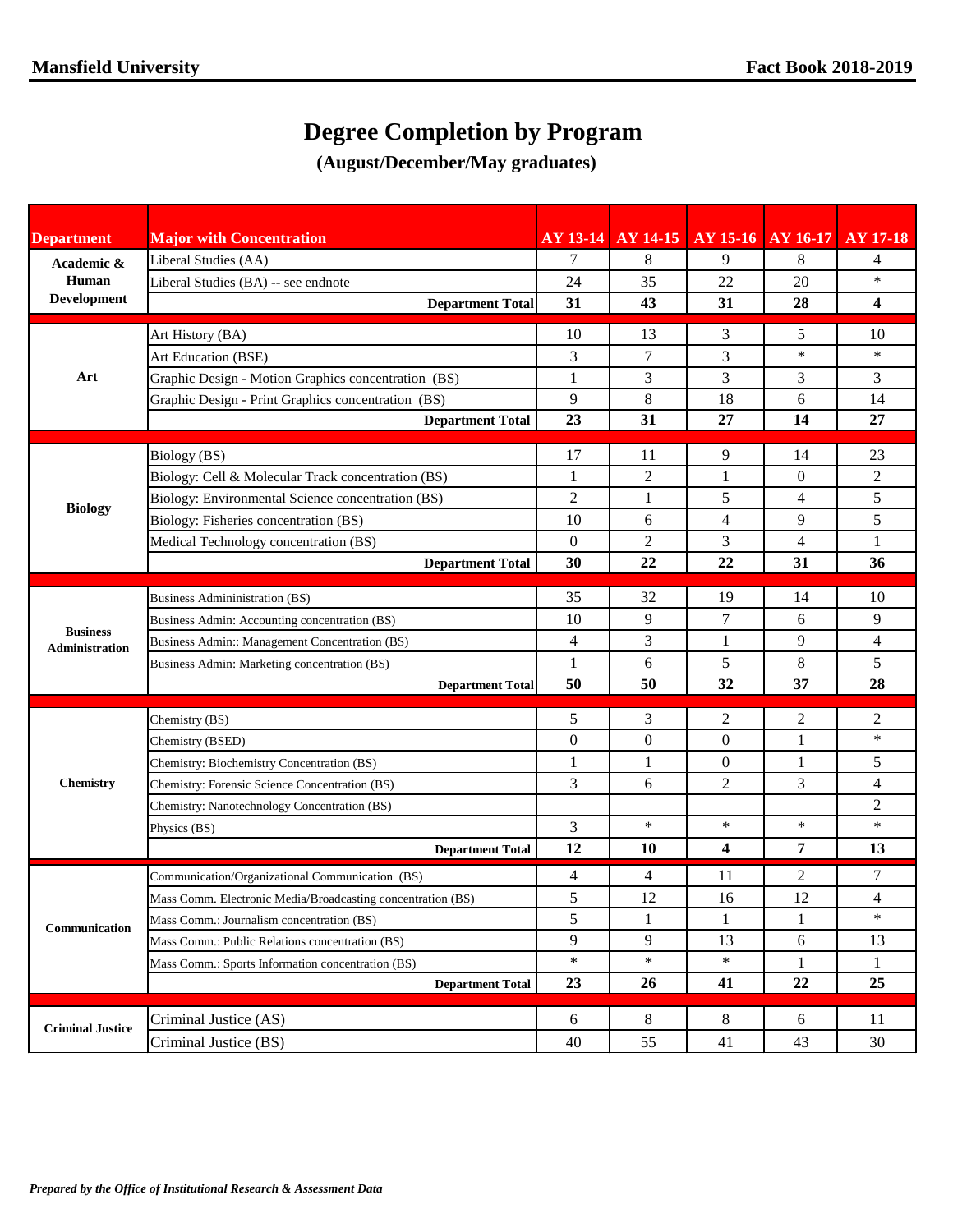| <b>Department</b>                                                                                                 | <b>Major with Concentration</b>                               | $AY$ 13-14           |                | AY 14-15   AY 15-16   AY 16-17   AY 17-18 |                  |                |
|-------------------------------------------------------------------------------------------------------------------|---------------------------------------------------------------|----------------------|----------------|-------------------------------------------|------------------|----------------|
| <b>Education &amp; Special</b><br><b>Education</b><br><b>English and World</b><br>Languages<br><b>Geosciences</b> | Early Childhood & Elementary Education (BSED)                 | 33                   | 17             | 17                                        | 16               | 14             |
|                                                                                                                   | Special Education (includes second certifications) (BSED)     | 1                    | $\ast$         | $\ast$                                    | $\ast$           | $\ast$         |
|                                                                                                                   | Leadership for Children and Adults with Disabilities (BS)     | 3                    | ∗              | $\ast$                                    | $\ast$           | $\ast$         |
|                                                                                                                   | <b>Elementary Education (MED)</b>                             | 6                    | $\overline{4}$ | $\overline{0}$                            | 2                | $\mathbf{1}$   |
|                                                                                                                   | Education (MS)                                                | 4                    | 6              | $\mathbf{0}$                              | 6                | $\mathbf{1}$   |
|                                                                                                                   | <b>Special Education (MED)</b>                                | 8                    | 11             | 9                                         | 6                | $\overline{4}$ |
|                                                                                                                   | <b>Department Total</b>                                       | 55                   | 38             | 26                                        | 30               | 20             |
|                                                                                                                   | English (BA)                                                  | 8                    | 8              | 12                                        | 6                | $\theta$       |
|                                                                                                                   | English: Professional Writing concentration                   | $\ast$               | $\ast$         | $\ast$                                    | 5                | 1              |
|                                                                                                                   | English: Literary and Cultural Analysis concentration         | 7                    | 1              | 2                                         | $\overline{0}$   | 3              |
|                                                                                                                   | English (BSE)                                                 | 7                    | 1              | $\overline{2}$                            | $\boldsymbol{0}$ | $\mathbf{1}$   |
|                                                                                                                   | French (BA)                                                   | $\mathbf{1}$         | $\overline{0}$ | $\overline{0}$                            | $\boldsymbol{0}$ | $\ast$         |
|                                                                                                                   |                                                               |                      |                |                                           |                  | $\ast$         |
|                                                                                                                   | Spanish (BA)                                                  | $\overline{0}$<br>18 | 1<br>10        | 1<br>15                                   | 1<br>12          | 5              |
|                                                                                                                   | <b>Department Total</b>                                       |                      |                |                                           |                  |                |
|                                                                                                                   | Natural Gas Production and Services (AAS)                     | $7\overline{ }$      | 3              | 6                                         | 4                | 3              |
|                                                                                                                   | Geography (BS)                                                | $\mathbf{1}$         | 1              | $\mathbf{0}$                              | $\overline{0}$   | $\mathbf{1}$   |
|                                                                                                                   | Geosciences (BS)                                              | $\ast$               | ∗              | $\ast$                                    | 1                | $\overline{0}$ |
|                                                                                                                   | Geosciences : Geology concentration (BS)                      | $\ast$               | $\ast$         | $\ast$                                    | $\overline{2}$   | $\overline{c}$ |
|                                                                                                                   | Geosciences Mapping Technology concentration (BS)             | $\overline{0}$       | 3              | 3                                         | $\overline{0}$   | $\mathbf{1}$   |
|                                                                                                                   | Geosciences: Environmental Science concentration (BS)         | 17                   | 19             | 15                                        | 19               | 17             |
|                                                                                                                   | Geosciences: Watershed Mgmt. Concentration (BS)               | 9                    | 9              | 5                                         | 3                | 11             |
|                                                                                                                   | Geosciences: Outdoor Recreation Leadership Concentration (BS) | 5                    | 9              | 6                                         | $\overline{c}$   | $\mathbf{1}$   |
|                                                                                                                   | Earth & Space Science (BSE.)                                  | $\overline{0}$       | $\overline{0}$ | 1                                         | $\boldsymbol{0}$ | $\overline{0}$ |
|                                                                                                                   | Safety Management (BS)                                        | $\ast$               | $\overline{2}$ | 6                                         | 7                | 7              |
|                                                                                                                   | <b>Department Total</b>                                       | 39                   | 46             | 42                                        | 38               | 43             |
|                                                                                                                   | Radiology Technology (AAS)                                    | 5                    | 10             | 8                                         | 8                | 10             |
|                                                                                                                   | Respiratory Therapy (AAS)                                     | 5                    | 6              | 5                                         | 5                | 8              |
|                                                                                                                   | Community Health Education (BS)                               | $\ast$               | $\ast$         | $\ast$                                    | 7                | 5              |
|                                                                                                                   | Nutrition & Dietetics (BS)                                    | 18                   | 22             | 19                                        | 14               | 16             |
| <b>Health Sciences</b>                                                                                            | Nutrition: Sports Nutrition (BS)                              | 3                    | 9              | 2                                         | $\overline{2}$   | 3              |
|                                                                                                                   | Nursing (BSN)                                                 | 35                   | 38             | 55                                        | 43               | 32             |
|                                                                                                                   | Nursing (MSN)                                                 | 11                   | 11             | 20                                        | 19               | 8              |
|                                                                                                                   | Nutrition (MS)                                                | $\ast$               | $\ast$         | $\ast$                                    | $\ast$           | 9              |
|                                                                                                                   | <b>Department Total</b>                                       | 77                   | 96             | 109                                       | 98               | 91             |
| <b>History, Philosophy</b><br>& Political Science                                                                 | History (BA)                                                  | 17                   | 15             | 7                                         | 8                | 6              |
|                                                                                                                   | Liberal Studies (BA) - see endnotes                           | $\ast$               | $\ast$         | $\ast$                                    | $\ast$           | 30             |
|                                                                                                                   | Philosophy (BA)                                               | 3                    | $\overline{4}$ | $\overline{2}$                            | 3                | 3              |
|                                                                                                                   | Political Science (BA)                                        | 7                    | 16             | 6                                         | 8                | 3              |
|                                                                                                                   | Social Studies-History (BSE)                                  | $\overline{2}$       | $\overline{4}$ | 3                                         | $\overline{2}$   | 7              |
|                                                                                                                   | Sociolology (BA) - see endnotes                               | $\ast$               | $\ast$         | $\ast$                                    | $\ast$           | $\mathbf{0}$   |
|                                                                                                                   | <b>Department Total</b>                                       | 29                   | 39             | 18                                        | 21               | 49             |